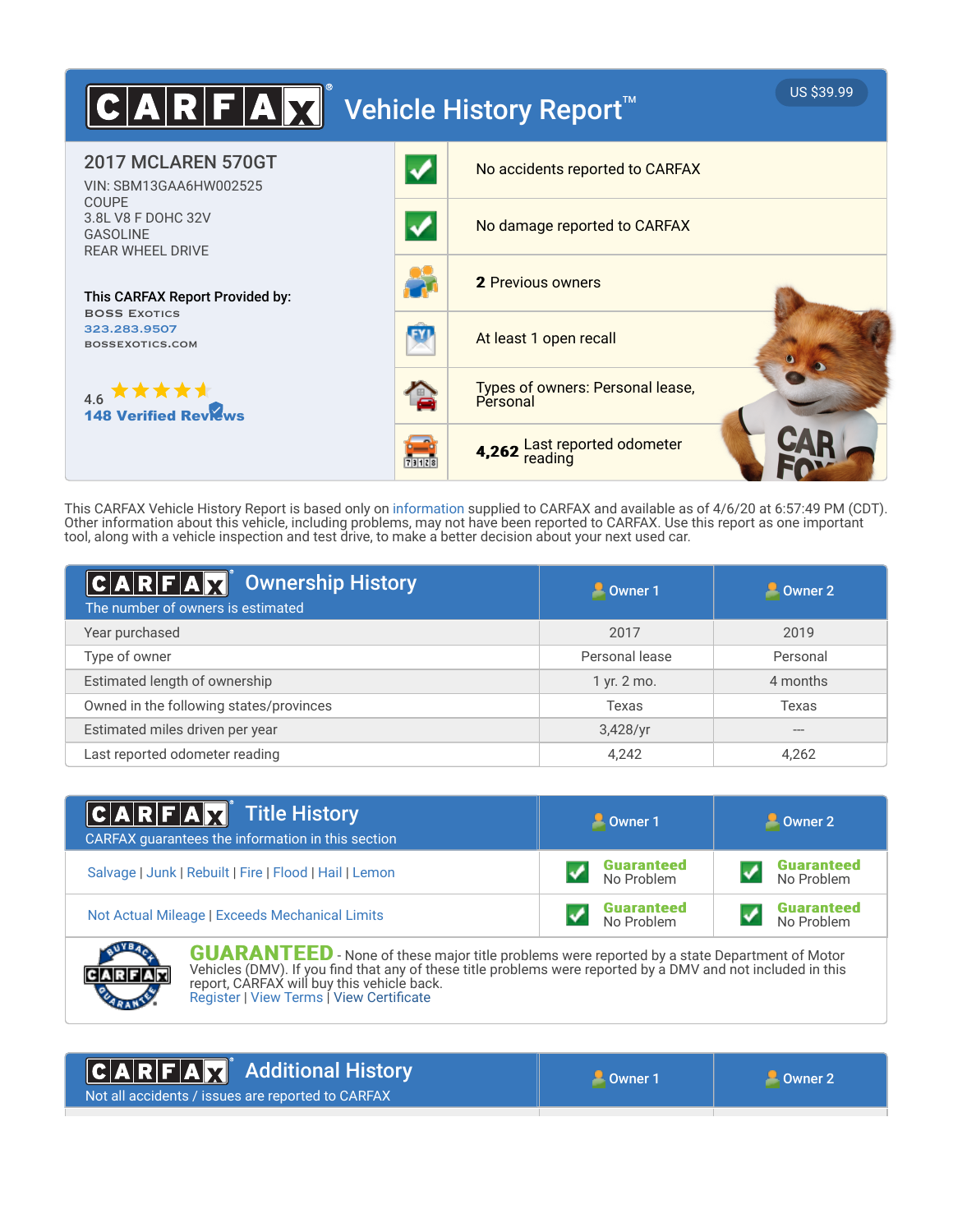| <b>Total Loss</b>                                                                                                      | No Issues              | No Issues               |  |
|------------------------------------------------------------------------------------------------------------------------|------------------------|-------------------------|--|
| No total loss reported to CARFAX.                                                                                      | Reported               | Reported                |  |
| <b>Structural Damage</b>                                                                                               | No Issues              | No Issues               |  |
| No structural damage reported to CARFAX.                                                                               | Reported               | Reported                |  |
| <b>Airbag Deployment</b>                                                                                               | No Issues              | No Issues               |  |
| No airbag deployment reported to CARFAX.                                                                               | Reported               | Reported                |  |
| <b>Odometer Check</b>                                                                                                  | No Issues              | No Issues               |  |
| No indication of an odometer rollback.                                                                                 | Indicated              | Indicated               |  |
| <b>Accident / Damage</b>                                                                                               | No Issues              | No Issues               |  |
| No accidents or damage reported to CARFAX.                                                                             | Reported               | Reported                |  |
| Manufacturer Recall<br>At least 1 manufacturer recall requires repair. Most recalls can be<br>repaired free of charge. | <b>Recall Reported</b> | No New Recalls Reported |  |
| <b>Basic Warranty</b><br>No data reported to CARFAX.                                                                   | No Data Reported       | No Data Reported        |  |
|                                                                                                                        |                        |                         |  |

# CARFAX<sup>®</sup> Detailed History

| Owner 1<br>Purchased:<br>2017 |       | Low mileage! This owner drove less than<br>the industry average of 15,000 miles per<br>year. |                                                                                                                                                                                                       | Personal Lease<br>Vehicle<br>3,428 mi/yr                                                                                                                            |  |
|-------------------------------|-------|----------------------------------------------------------------------------------------------|-------------------------------------------------------------------------------------------------------------------------------------------------------------------------------------------------------|---------------------------------------------------------------------------------------------------------------------------------------------------------------------|--|
| <b>Mileage</b><br>Date        |       | Source                                                                                       | <b>Comments</b>                                                                                                                                                                                       |                                                                                                                                                                     |  |
| 03/20/2017                    | 50    | Dealer Inventory                                                                             | Vehicle offered for sale                                                                                                                                                                              |                                                                                                                                                                     |  |
| 06/16/2017                    | 82    | Texas<br>Motor Vehicle Dept.<br>McKinney, TX<br>Title #05760342892250006                     |                                                                                                                                                                                                       | Title issued or updated<br>- First owner reported<br>- Titled or registered as personal lease vehicle<br>- Loan or lien reported<br>- Vehicle color noted as Orange |  |
| 08/21/2018                    | 4.048 | Dealer Inventory                                                                             | Vehicle offered for sale                                                                                                                                                                              |                                                                                                                                                                     |  |
| 11/01/2018                    | 4,236 | Dealer Inventory                                                                             | Vehicle offered for sale                                                                                                                                                                              |                                                                                                                                                                     |  |
| 11/28/2018                    | 4.242 | Texas<br><b>Inspection Station</b><br>McKinney, TX                                           | Passed emissions inspection                                                                                                                                                                           |                                                                                                                                                                     |  |
| 03/28/2019                    |       | McLaren Automotive, Inc.                                                                     | <b>Manufacturer Safety recall issued</b><br>- NHTSA #19V-141<br>- Recall #13 N 006<br>- PASSENGER FRONT AIRBAG MODULE<br><b>REPI ACEMENT</b><br>- Status: Remedy Available<br>schedule an appointment | Locate an authorized McLaren dealer near you to                                                                                                                     |  |

| Owner 2 | Purchased: 2019 |        |                 | <b>Personal Vehicle</b> |
|---------|-----------------|--------|-----------------|-------------------------|
| Date    | <b>Mileage</b>  | Source | <b>Comments</b> |                         |